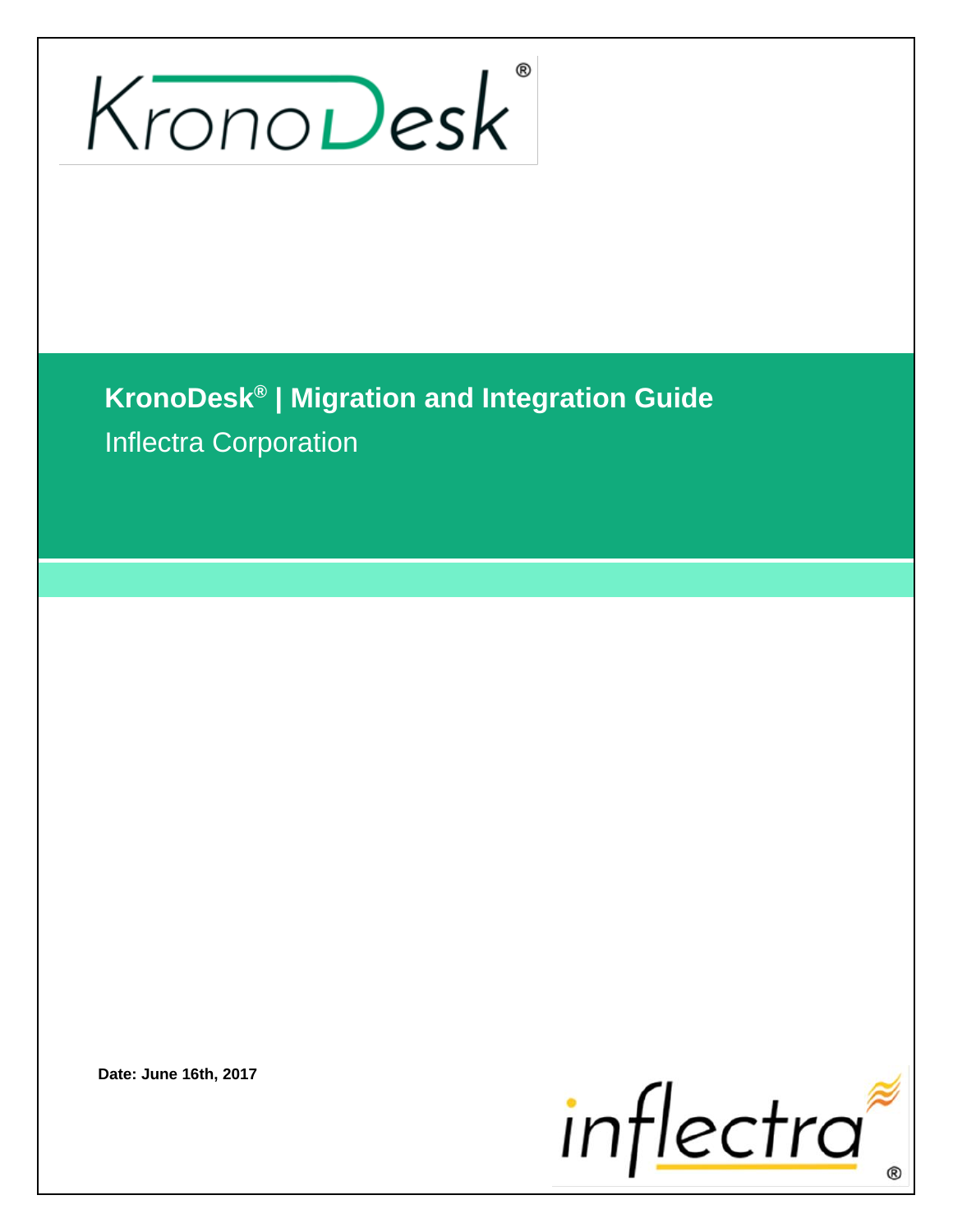| 1. Importing from Microsoft Excel 2         |  |
|---------------------------------------------|--|
| 1.1. Installing the Microsoft Excel         |  |
| 1.1. Connecting to KronoDesk <sup>®</sup> 2 |  |
| 1.2. Choosing the Artifact Type 3           |  |
|                                             |  |
| 1.3.1. Configuring the Lookups  4           |  |
| 1.3.2. Exporting Tickets 4                  |  |
| 1.4. Changing the Import/Export             |  |
|                                             |  |

## <span id="page-1-0"></span>**Introduction**

KronoDesk® is an integrated customer support system that includes help desk ticketing, customer support forums and an online knowledge base in a single user interface.

KronoDesk® includes a powerful and flexible help desk ticketing system that can be quickly and easily tailored to meet your support needs. With support for custom fields and workflows you can create different support processes for your different products.

KronoDesk® provides a knowledge base and online support forums. making your customers more self-sufficient with routine issues so that your support personnel can focus their time on the critical issues and complex enquiries.

This guide outlines how to migrate data to/from other tools into KronoDesk. This guide assumes that the reader is familiar with both KronoDesk and the appropriate tool being discussed. For information regarding how to use KronoDesk, please refer to the *KronoDesk User Manual*.

Each of the sections covers a different tool so we recommend using the table of contents on the left to locate the tool you're looking to either integrate or migrate from, then read the installation and usage instructions.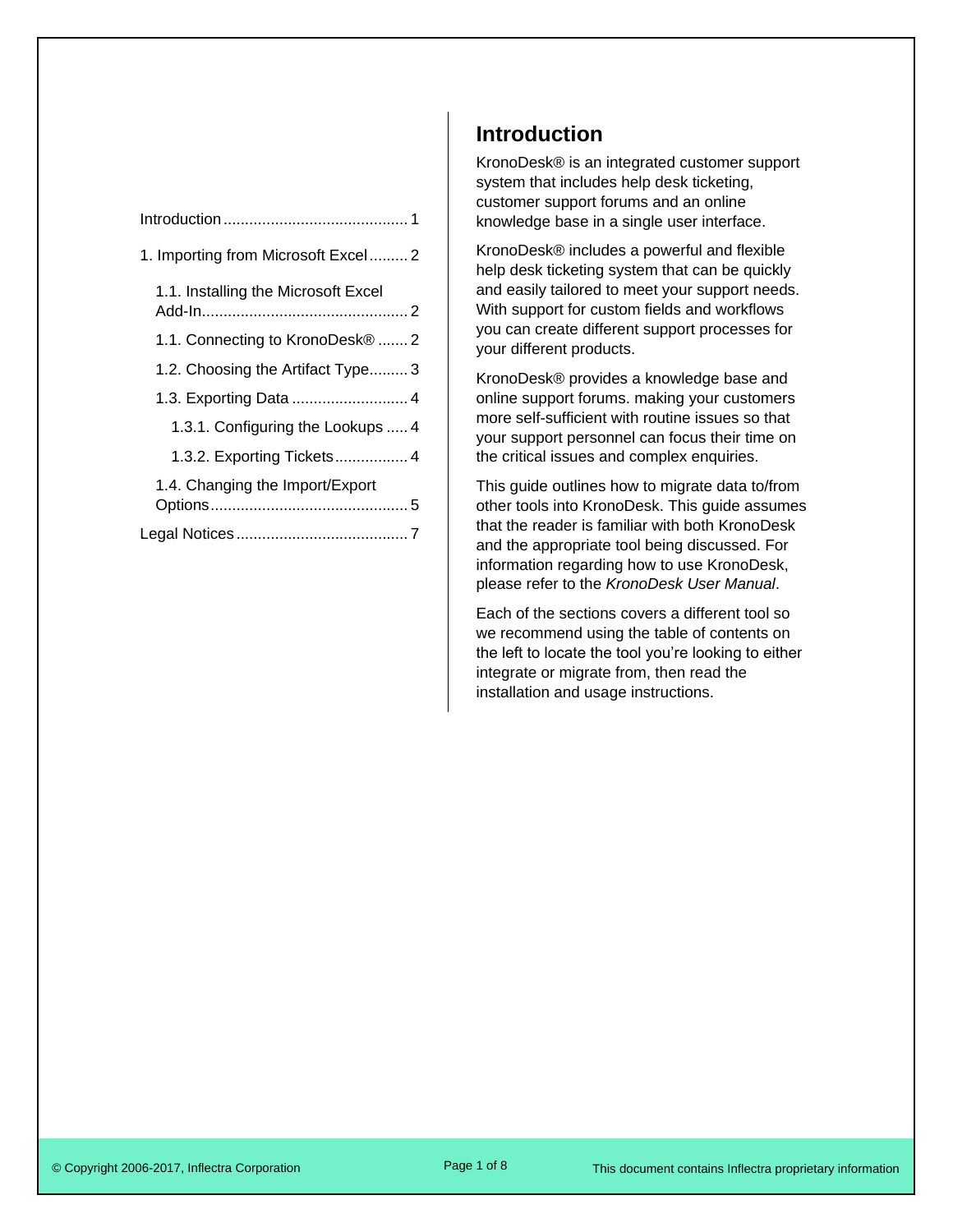# <span id="page-2-0"></span>**1. Importing from Microsoft Excel**

The web-based interface of KronoDesk® is ideal for managing your company's support desk. However when first standing up the system, you may have legacy help desk tickets already in another system or in an Microsoft Office document (e.g. Excel), it is useful to be able to load in a batch of such legacy help desk tickets, rather than having to manually enter them one at a time.

To simplify this task, KronoDesk® comes with a Microsoft Excel Add-In that can export help desk tickets from a populated Excel sheet into KronoDesk®.

## <span id="page-2-1"></span>*6B1.1. Installing the Microsoft Excel Add-In*

The first thing you need to do is to go to the KronoDesk "Add-Ons and Downloads" page of the Inflectra Website (it can be found in the KronoDesk section), and download the **MS-Office Add-Ins** installation package:

 **MS-Office 2010 Add-Ins** – these are compatible with Microsoft Office 2010 and 2013. They can connect to KronoDesk v1.1 or later. They also require Microsoft .NET 4.0.

This installation package will install the add-ins for Microsoft Excel onto your local PC You can connect to either a cloud-hosted or on-premise version of KronoDesk. If you don't have the correct version of Microsoft .NET installed or some of the necessary prerequisites, you will be given the opportunity to install them when you first run the installation package.

Once you have the Excel Add-In installed, the second thing you'll need to download is the **KronoDeskImportTemplate** Excel Sheet. This spreadsheet contains the necessary pre-formatted columns that are needed for the Add-In to easily recognize the data and know how to handle it.

Once you have downloaded the template, please double-click on it to open it up in MS-Excel. You will notice that there is an additional ribbon entry under the "Add-Ins" tab in Excel which is used for importing/exporting data to/from KronoDesk:



This ribbon allow you to connect to KronoDesk, and perform the import/export. The process for using this toolbar is described below:

#### <span id="page-2-2"></span>*7B1.1. Connecting to KronoDesk®*

The first thing you need to do is to click on the [Connect] button to specify the information used to connect to your instance of KronoDesk: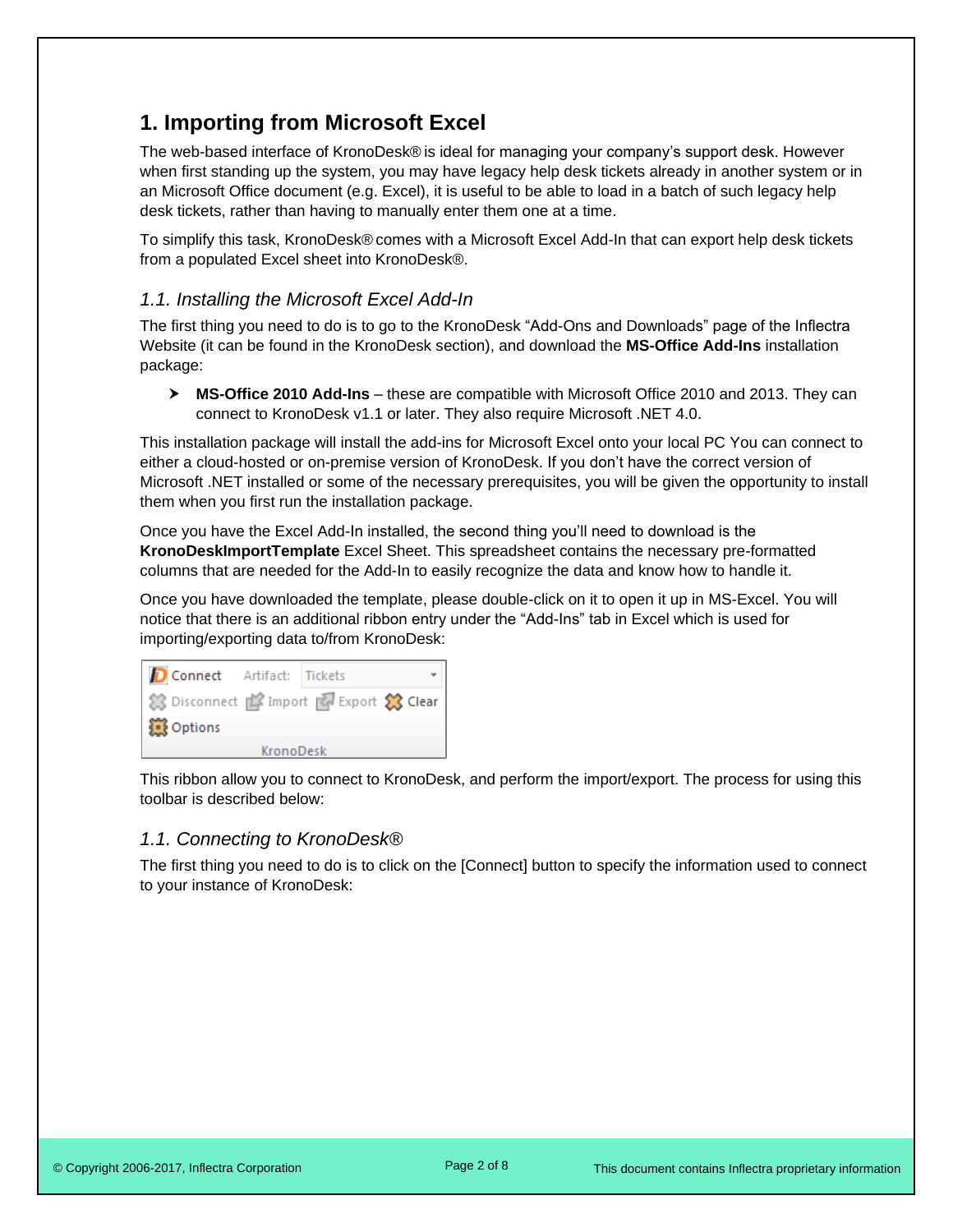| Connect to Server          |                                                          | x      |
|----------------------------|----------------------------------------------------------|--------|
| KronoDesk   Excel Importer |                                                          |        |
|                            | Please enter the information used to access your server. |        |
| KronoDesk URI              | http://localhost/Krono11                                 |        |
| User Name:                 | administrator                                            |        |
| Password:                  |                                                          |        |
|                            | Remember Password                                        |        |
|                            |                                                          |        |
| <i>inflectra</i>           | Connect                                                  | Cancel |

Please enter the following information into the dialog box:

- o **KronoDesk URL:** Please enter the web address that you use to access KronoDesk® in your browser. This is usually of the form<http://hostname/KronoDesk> or [https://mycompany.kronodesk.net.](https://mycompany.kronodesk.net/) Make sure that you remove any suffixes from the address (e.g. Default.aspx).
- o **User Name:** Please enter the username that you use for logging in to KronoDesk
- o **Password:** Please enter the password that you use for logging in to KronoDesk
- o **Remember Password:** If you are using this Add-In on a private computer, you can check this option to have the system remember your credentials locally. Please do not use this option on a public computer and it will compromise the security of your KronoDesk installation.

Once you have entered the necessary information, please click [Connect] to authenticate with the server. If the login information is invalid, you will see an error message appear, otherwise you will be connected and the list of projects and artifacts will be populated. If you want to end your session, you should just click the [Disconnect] button and the Add-In will close your connection.

#### <span id="page-3-0"></span>*8B1.2. Choosing the Artifact Type*

Once you have successfully connected to KronoDesk, you should now choose the appropriate Artifact in the system that you will be importing / exporting (*currently only Tickets are supported*):

| Connect Artifact:   Tickets   |           |  |
|-------------------------------|-----------|--|
| Sta Disconnect   Impo Tickets |           |  |
| <b>Options</b>                |           |  |
|                               | KronoDesk |  |

The artifact choice will match the name of the Excel sheet in the template, so if you are going to be exporting Tickets, you should choose "Tickets" from the dropdown list and then click on the "Tickets" tab inside the Excel import template.

Once you have selected the artifact, there are three buttons that you can now use:

- o **Export:** Clicking this button will take the data in the spreadsheet and use it to add/update items in KronoDesk.
- o **Import:** Clicking this button will retrieve the data from the KronoDesk server and use that to populate the spreadsheet. [This is currently not available in the Add-In]
- o **Clear:** This button allows you to quickly clear the data in the import template while leaving all the necessary headings and other information that the Add-In needs to be able to import/export data.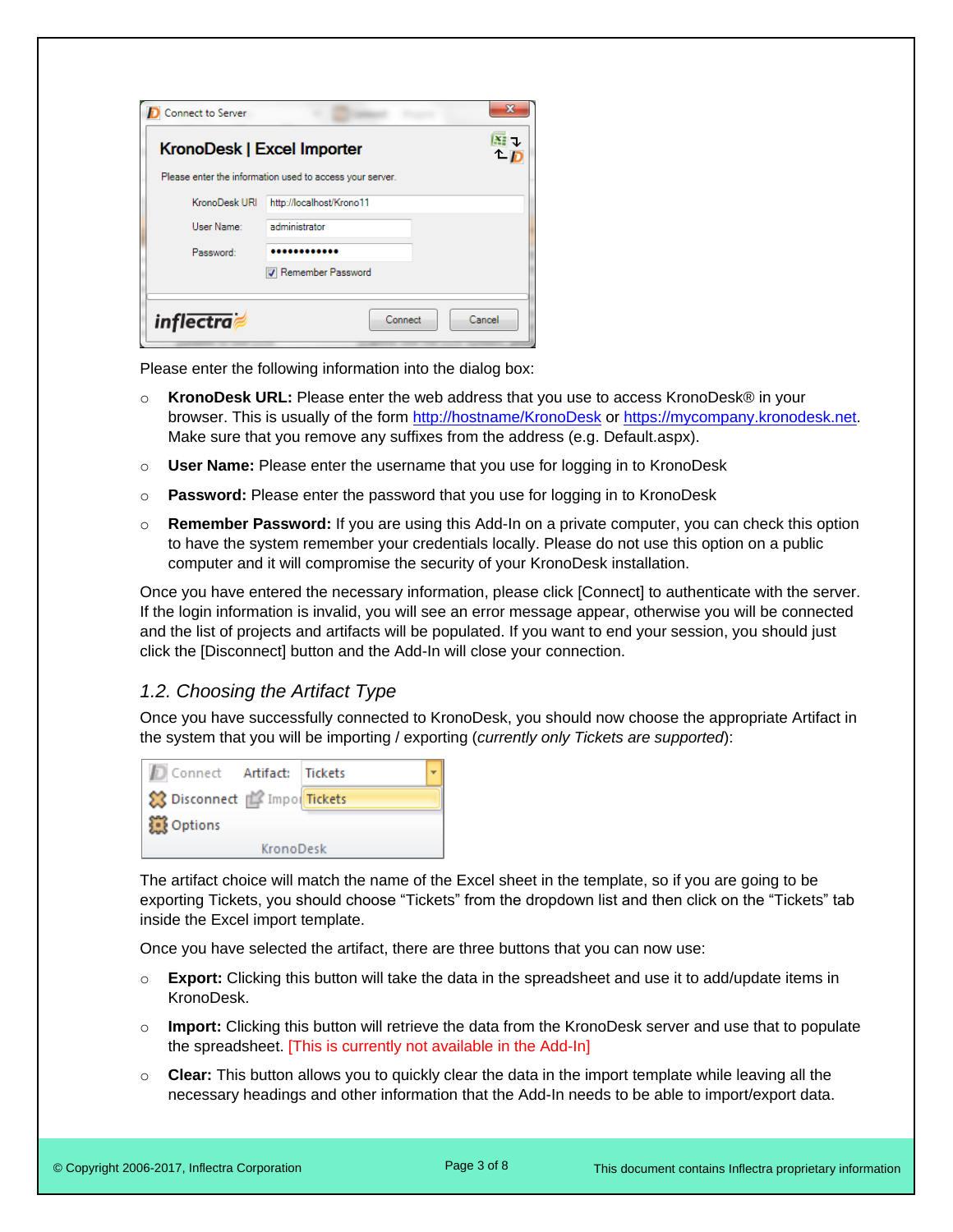o **Options:** This button allows you to change some of the import/export options.

### <span id="page-4-0"></span>*9B1.3. Exporting Data*

The Excel Add-In is capable of exporting help desk ticket data from the Excel template to KronoDesk.

#### <span id="page-4-1"></span>**1.3.1. Configuring the Lookups**

The Excel template contains a special 'Lookups' sheet in the Excel workbook. Before actually performing the export, you should review this sheet to make sure the list of products, statuses, priorities and resolutions match your instance of KronoDesk:

| General     |                           |  | <b>Tickets</b>                                  |  |                               |  |                   |  |                                  |  |
|-------------|---------------------------|--|-------------------------------------------------|--|-------------------------------|--|-------------------|--|----------------------------------|--|
|             | <b>Product</b>            |  | <b>Priority</b><br><b>Status</b><br><b>Type</b> |  |                               |  | <b>Resolution</b> |  |                                  |  |
| <b>LCS</b>  | Library Catalog System  1 |  | Sales                                           |  | <b>Assigned</b>               |  | 211 - Critical    |  | 1 Customer Issue - Configuration |  |
| <b>TBIS</b> | Book Inventory System  2  |  | Support                                         |  | <b>Closed</b>                 |  | $5 2 -$ High      |  | 2 Customer Issue - Hardware      |  |
| <b>WEB</b>  | Library Web Portal        |  |                                                 |  | Duplicate                     |  | 63 - Medium       |  | 3 Customer Issue - Network       |  |
|             |                           |  |                                                 |  | Non-Issue                     |  | $7 4 - Low$       |  | 4 Development - Enhancement      |  |
|             |                           |  |                                                 |  | Open                          |  |                   |  | Development - Unintended Bug     |  |
|             |                           |  |                                                 |  | <b>Waiting on Customer</b>    |  |                   |  | Documentation - Incorrect        |  |
|             |                           |  |                                                 |  | <b>Waiting on Development</b> |  |                   |  |                                  |  |
|             |                           |  |                                                 |  |                               |  |                   |  |                                  |  |

Normally you would need to change at least the list of Products (since it will have the three sample products by default) and depending on how you have customized your instance, you will also need to adjust the statuses, priorities and resolutions (currently Type is not used and can be ignored).

To get the appropriate list of products, statuses, priorities and resolutions, go to the Administration section of KronoDesk and display the appropriate screens. For example, for products:

|                                                                                                                                                                                                                        | <b>Product Definitions</b>                                                              |            |                              |                                        |                  |                        |  |  |  |
|------------------------------------------------------------------------------------------------------------------------------------------------------------------------------------------------------------------------|-----------------------------------------------------------------------------------------|------------|------------------------------|----------------------------------------|------------------|------------------------|--|--|--|
| This is a list of all defined products in the system. Artifacts like Articles and Tickets can be assigned to a product for filtering and reporting. You can add a new product by clicking                              |                                                                                         |            |                              |                                        |                  |                        |  |  |  |
| the 'Add' button. To remove a product, blank out the name or click the 'Remove' button. Removing a product does not delete associated artifacts. The token can be three<br>characters, and must be unique per product. |                                                                                         |            |                              |                                        |                  |                        |  |  |  |
|                                                                                                                                                                                                                        |                                                                                         |            |                              |                                        |                  |                        |  |  |  |
|                                                                                                                                                                                                                        | Prod ID<br><b>Description</b><br><b>Token</b><br><b>Display Name</b><br><b>Workflow</b> |            |                              |                                        |                  |                        |  |  |  |
| [PR:2]                                                                                                                                                                                                                 |                                                                                         | <b>BIS</b> | <b>Book Inventory System</b> | <b>Issues related to the main Book</b> | Default Workflow | Remove                 |  |  |  |
|                                                                                                                                                                                                                        |                                                                                         |            |                              | Inventory System application.          |                  |                        |  |  |  |
|                                                                                                                                                                                                                        |                                                                                         |            |                              |                                        |                  |                        |  |  |  |
|                                                                                                                                                                                                                        |                                                                                         |            |                              |                                        |                  |                        |  |  |  |
| [PR:1]                                                                                                                                                                                                                 |                                                                                         | <b>LCS</b> | Library Catalog System       | Issues related to the main Library     | Default Workflow | Remove                 |  |  |  |
|                                                                                                                                                                                                                        |                                                                                         |            |                              | Catalog System application.            |                  |                        |  |  |  |
|                                                                                                                                                                                                                        |                                                                                         |            |                              |                                        |                  |                        |  |  |  |
|                                                                                                                                                                                                                        |                                                                                         |            |                              |                                        |                  |                        |  |  |  |
| [PR:3]                                                                                                                                                                                                                 |                                                                                         | <b>WEB</b> | Library Web Portal           | Issues related to the main Library     | Default Workflow | Remove                 |  |  |  |
|                                                                                                                                                                                                                        |                                                                                         |            |                              | Web Portal application.                |                  |                        |  |  |  |
|                                                                                                                                                                                                                        |                                                                                         |            |                              |                                        |                  |                        |  |  |  |
|                                                                                                                                                                                                                        |                                                                                         |            |                              |                                        |                  |                        |  |  |  |
|                                                                                                                                                                                                                        |                                                                                         |            |                              |                                        |                  | <b>Add new Product</b> |  |  |  |
|                                                                                                                                                                                                                        |                                                                                         |            |                              |                                        |                  | $\cdot$ Save           |  |  |  |

Make sure that the products, statuses, priorities and resolutions in the Excel workbook match the ID and the value displayed in KronoDesk. Once that has been done, you are now ready to export your data.

#### <span id="page-4-2"></span>*24B8***1.3.2. Exporting Tickets**

To export tickets, first you need to click on the "Tickets" sheet in the Excel workbook:

|      | <b>Ticket Standard Fields</b> |                                                                         |                                |               |              |                           |               |          |                             |
|------|-------------------------------|-------------------------------------------------------------------------|--------------------------------|---------------|--------------|---------------------------|---------------|----------|-----------------------------|
| Tkt# | Ticket Subject                | <b>Ticket Description</b>                                               | Product                        | <b>Status</b> | Priority     | Resolution                | <b>Opener</b> | Assignee | <b>Comment</b>              |
|      | Unable to use LCS             | Cannot use the LCS system, please help Library Catalog System Open      |                                |               |              | Customer Issue - Ha00002  |               |          |                             |
|      | Unable to use BIS             | Cannot use the BIS system, please help Book Inventory System Assigned   |                                |               | 1 - Critical | Customer Issue - Nd00002  |               | 00003    |                             |
|      | Unable to use Web Portal      | Cannot use the web portal, please help m Library Web Portal             |                                | Assigned      | 2 - High     |                           | 100002        | 00002    |                             |
|      | Performance issues with LCS   | The LCS is having performance issues                                    | Library Catalog System Open    |               | 3 - Medium   |                           | 100003        |          |                             |
|      | Performance issues with BIS   | The BIS is having performance issues                                    | Book Inventory System Assigned |               | $4 - Low$    |                           | 00003         | 00002    |                             |
|      | Not Reproducible limitation   | How do I access the web portal, what is the library Web Portal          |                                | Assigned      |              | Development - Enha 00003  |               | 00003    |                             |
|      | Unable to use LCS             | Cannot use the LCS system, please help Library Catalog System Duplicate |                                |               | 3 - Medium   | Documentation - Incl00003 |               | 00003    | Duplicate of another tick   |
|      | Unable to use BIS             | Cannot use the BIS system, please help Book Inventory System Duplicate  |                                |               | $4 - Low$    |                           |               | 00003    | This is definitely a duplic |
|      |                               |                                                                         |                                |               |              |                           |               |          |                             |

Next you should click on the [Clear] icon to first remove the sample information from the spreadsheet. Once you have the sheet ready for export, you need to either enter the tickets into this specially formatted spreadsheet or cut and paste them in from another existing Excel sheet that you've been using to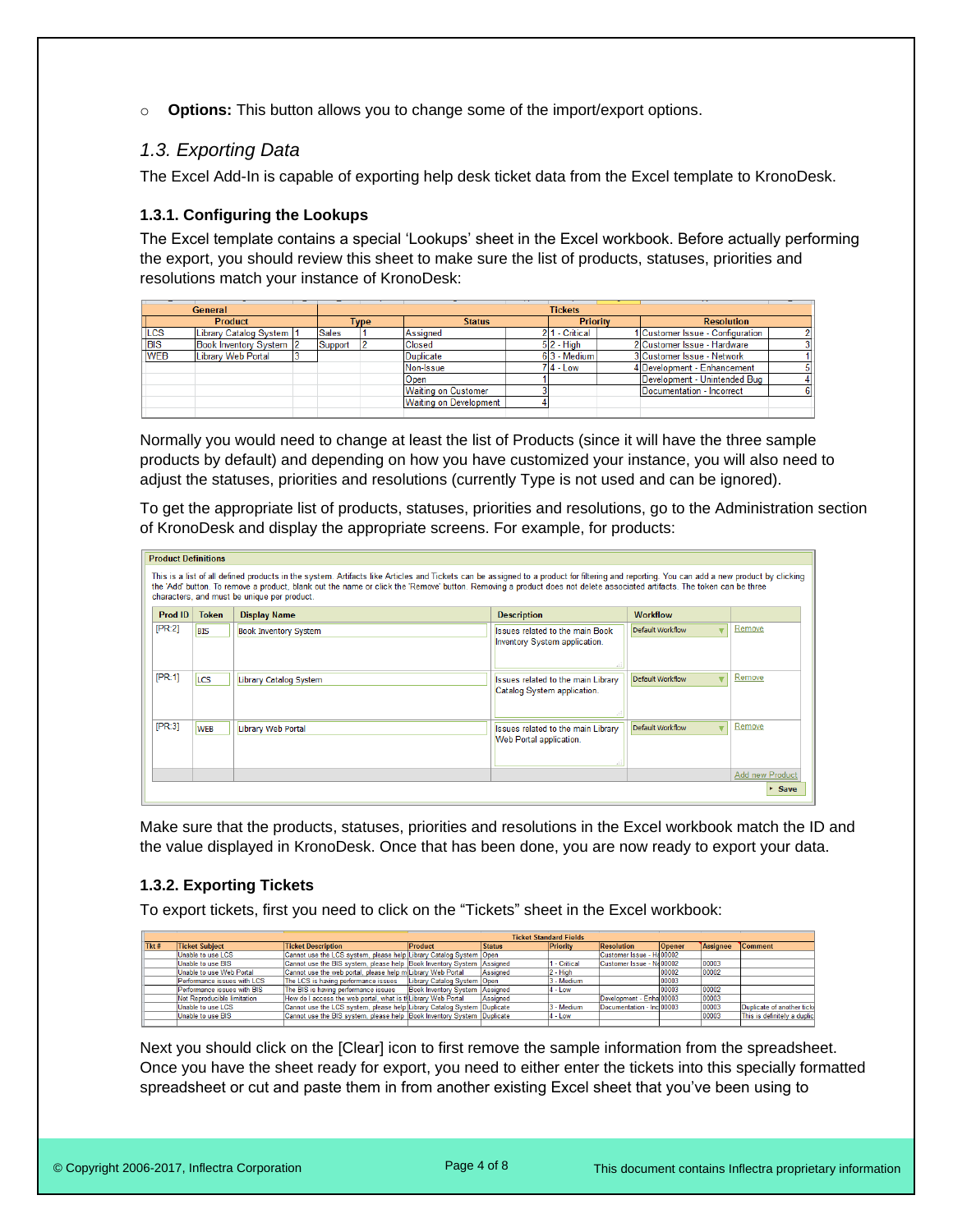manage tickets previously (or from the output of another tool). Then click [Export] and the new items will be added to your instance of KronoDesk.

The various columns that can be imported/exported, and the rules for entering data are listed below:

| Tkt#                      | Stores the ID of the ticket. Should be left blank for new items being<br>added to KronoDesk                                                                                                                                                                                                                                                           |  |  |  |  |  |
|---------------------------|-------------------------------------------------------------------------------------------------------------------------------------------------------------------------------------------------------------------------------------------------------------------------------------------------------------------------------------------------------|--|--|--|--|--|
| <b>Ticket Subject</b>     | The subject / name of the help desk ticket.                                                                                                                                                                                                                                                                                                           |  |  |  |  |  |
| <b>Ticket Description</b> | The long description of the ticket. If you want it formatted, you need<br>to add HTML tags such as <b> for bold</b>                                                                                                                                                                                                                                   |  |  |  |  |  |
| <b>Product</b>            | The name of the KronoDesk product that you want to associate the<br>ticket with. It needs to be one of the values from the dropdown list.                                                                                                                                                                                                             |  |  |  |  |  |
| <b>Status</b>             | The status of the ticket. It needs to be one of the values from the<br>dropdown list.                                                                                                                                                                                                                                                                 |  |  |  |  |  |
| Priority                  | The priority of the ticket. It needs to be one of the values from the<br>dropdown list.                                                                                                                                                                                                                                                               |  |  |  |  |  |
| Resolution                | The resolution of the ticket. It needs to be one of the values from<br>the dropdown list.                                                                                                                                                                                                                                                             |  |  |  |  |  |
| Opener                    | The user that opened the ticket. Needs to be the ID of the user (e.g.<br>user US00005 would be entered as just 5). If left blank, it will<br>default to the user logged in through the Add-In.                                                                                                                                                        |  |  |  |  |  |
| Assignee                  | The internal user that the ticket should be assigned to Needs to be<br>the ID of the user (e.g. user US00005 would be entered as just 5)                                                                                                                                                                                                              |  |  |  |  |  |
| <b>Creation Date</b>      | The date that the ticket was logged. If this field is not populated, the<br>current date is used instead                                                                                                                                                                                                                                              |  |  |  |  |  |
| <b>Closed Date</b>        | The date that the ticket was closed. Do not enter a value in this field<br>if the ticket is not in a closed status.                                                                                                                                                                                                                                   |  |  |  |  |  |
| Comment                   | The description of a comment/note that should be appended to the<br>ticket. If you want it formatted, you need to add HTML tags such as<br><b> for bold. Note that this field always appends, so if you want to<br/>add two comments, just enter the first value and click [Export], then<br/>replace it with the second value and click [Export]</b> |  |  |  |  |  |

Note: the columns that are required are listed in **bold** type.

## <span id="page-5-0"></span>*1.4. Changing the Import/Export Options*

You can change how the import/export works by clicking on the Options icon. This brings up the Options dialog box: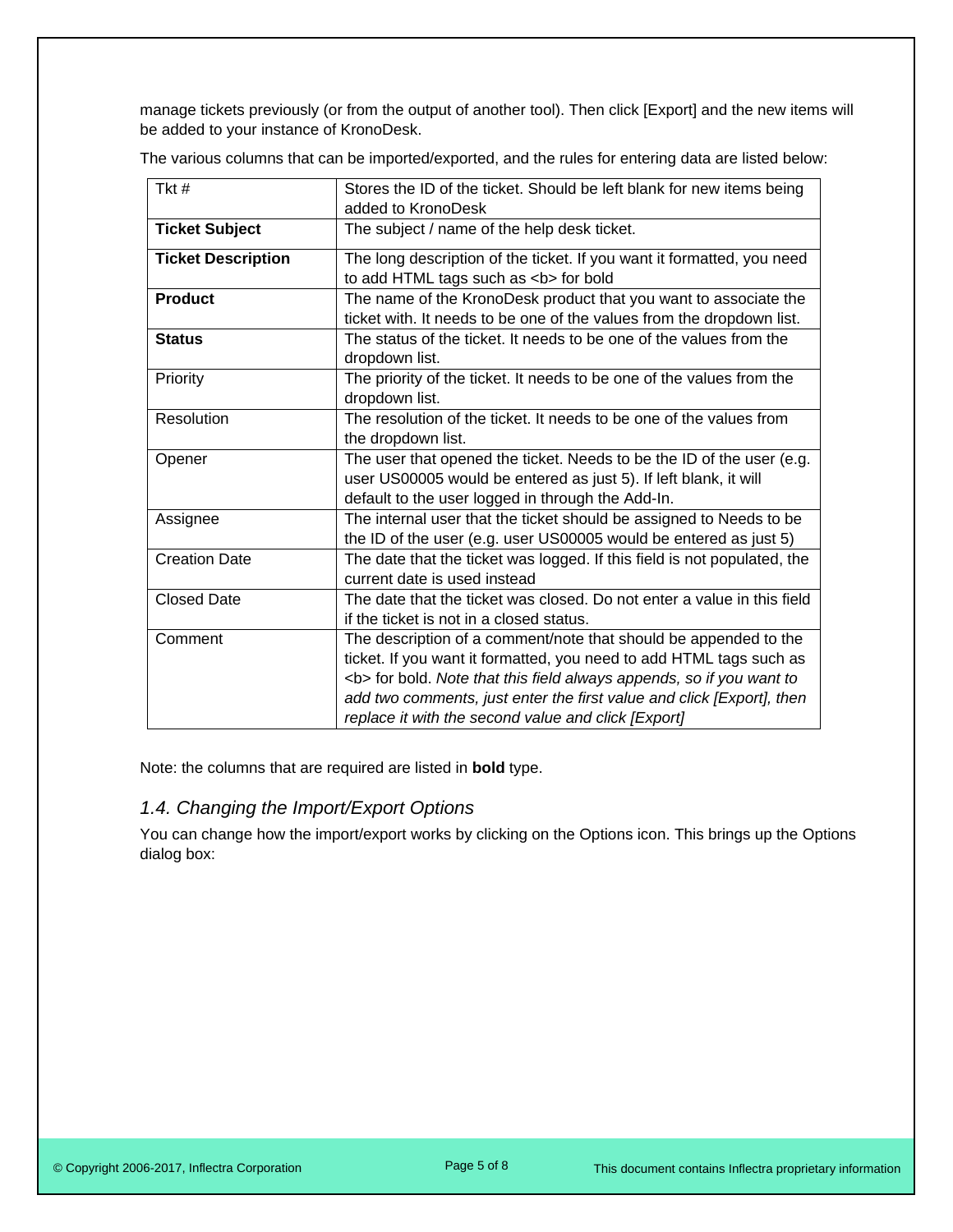| <b>D</b> Import/Export Options                | х |
|-----------------------------------------------|---|
| <b>Import/Export Options</b>                  | 蠶 |
| Remove Formatting from Rich Text Descriptions |   |
|                                               |   |
|                                               |   |
|                                               |   |
| Cancel<br>Update                              |   |
|                                               |   |

When you import artifacts from KronoDesk into MS-Excel, if they have a formatted description, by default all the HTML tags that are used to describe the formatting will be loaded into the Excel cell. This is useful if you plan on making changes and then updating KronoDesk (since it will preserve the formatting).

However if you want to be able to more easily read the descriptions in Excel and do not plan on updating KronoDesk, you can select the option to Remove the Formatting, which will convert the descriptions to plain-text before loading them into Excel.